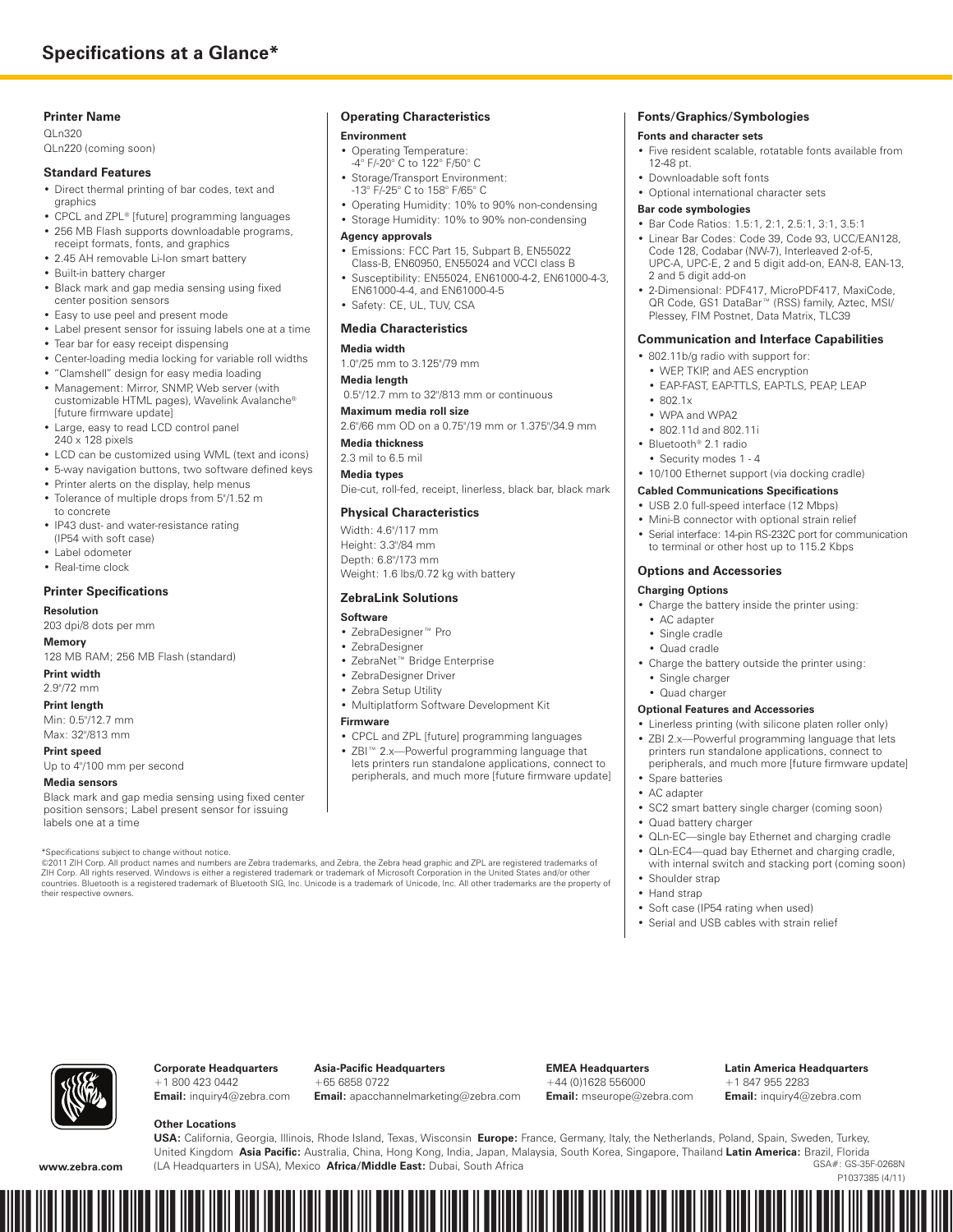# **Easier and More Efficient to Use**

Multiple enhancements deliver significant operations advantages over the previous-generation QL and QL Plus™ series mobile printers.

# **Easier to Use**

Reduce training requirements and speed user adoption. Increase worker productivity and process efficiency.

- Easy-to-read display with larger, higher-resolution screen **1**
- Easy-to-navigate controls and interface, including help menu and alert messages
- Intuitive peeler operation **2**
- Easy to carry and store with smaller, lighter printer design
- Faster, higher-quality printing with lower power use, through new Power Smart Print Technology™
- Higher performance
	- » Faster processing and throughput
	- » Increased memory that handles printer's advanced functions and future firmware improvements, and stores more complex fonts, graphics and images
- New, convenient charging accessories increase user and operations efficiencies

# **Longer Printer Uptime**

Improve operations productivity and reduce costs associated with downtime through fewer printing interruptions.

- Prevent associates from being stuck printerless in the middle of their work. The printer enables proactive maintenance by displaying printer alert messages, smart battery charge and health status, and printhead cleaning reminders and how-to's.
- Avoid the downtime and costs of unnecessarily sending the printer away for servicing. Many issues can be remotely diagnosed and resolved (including firmware updates, configuration changes, and adding new fonts or graphics) over an Ethernet connection.



# **Easier to Integrate, Manage and Maintain**

New features in the QLn printer make it easier and quicker to integrate into your existing network and printer environment, anywhere in the world, with no changes to software or network infrastructure needed. They help save IT time and costs—as do easier printer management and other features.

## **Easier to Integrate**

- Backwards compatibility with QL and QL Plus lets you upgrade to the QLn without changing media or label formats. It also allows mixed networks of QL/QL Plus and QLn products, as does the QLn printer's inclusion of the legacy CPCL programming language.
- Inclusion of ZPL® X.16 programming language (coming soon) simplifies integration with Zebra desktop and tabletop printers.
- With Zebra's Unicode™ UTF-16-compliant Global Printing Solution (coming soon) with right-to-left printing capability, print in the native language of most countries around the world, and print multiple languages on a single label.
- Integrate and use the printer in a variety of physical environments and conditions thanks to its durable design.

## **Easier to Manage**

- Rapidly configure, monitor and control Zebra printers on your network—maximizing uptime to get the most from your investment—with ZebraLink™ tools like the Zebra Setup Utility (for single printer setup), ZebraNet™ Bridge Enterprise for global centralized printer management, ZebraDesigner<sup>™</sup> Drivers (for Windows<sup>®</sup> based printing), ZebraDesigner Pro (for label design), ZebraLink Multiplatform SDK and Smartphone Utility (for printing from mobile terminals and smartphones), and (coming soon) ZBI 2.0™ programming for customizing the functionality of the printer, including connecting to scanners, scales, and other peripherals.
- Also manage specific, local printer and battery issues remotely over a wired IP network via a Zebra Ethernet Cradle—keeping printers in service longer and reducing "no problem found" returns.

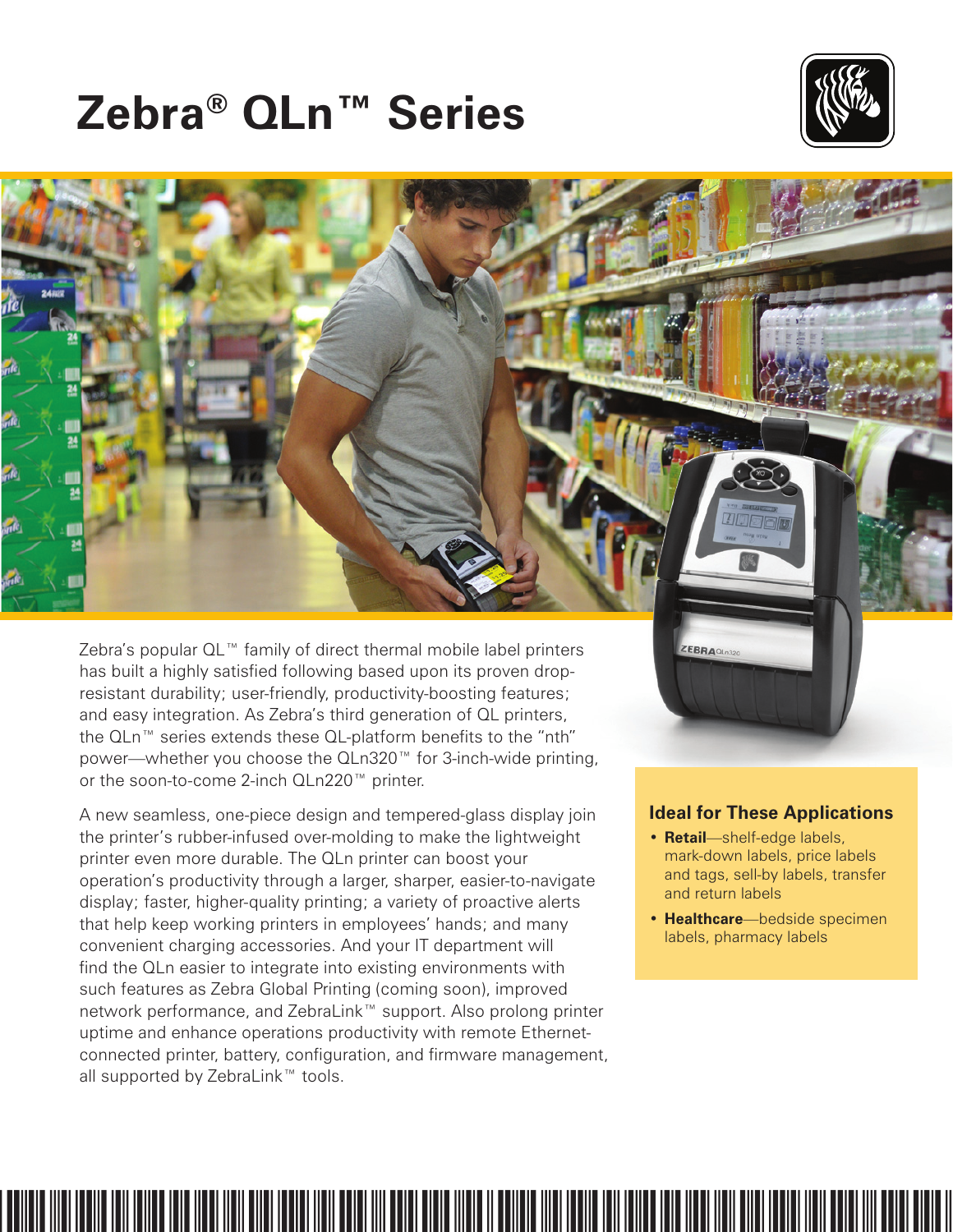# **Mobile A to Z From Accessories, to Supplies, to ZebraCare™ Plans**

## **Lithium-Ion Charging Accessories**

### **Smart Charger**

Charges standalone batteries. LEDs indicate charge and health status.

### **Ethernet Cradle**

Provides Ethernet connectivity and charges the battery while it is in the printer.

## **Quad Ethernet Cradle**

This quad version of the Ethernet cradle charges four printers at a time. Includes an internal Ethernet switch and second Ethernet port for stacking up to four quad cradles (manage up to 16 printers off one switch port).

## **Quad Battery Charger**

Charge four standalone batteries (same unit used with the QL series).

# **Carrying Straps**

**Hand Strap**

Allows printer to be hand-carried.

## **Shoulder Strap**

Allows printer to be carried over the shoulder.

## **Cases**

Add an extra layer of protection for harsh environments with a soft case. While inside the case, the printer is IP54-rated for resistance to windblown water and dust. Case provides openings for changing the media and batteries, and all connectors are accessible. Includes a shoulder strap.

## **Spare Lithium-Ion Batteries**

Spare batteries on hand ensure quick battery replacement to extend the printer's operating time.

# **Genuine Zebra™ Supplies**

Ensure consistent print quality, reduce downtime

and increase productivity in your printing process with genuine Zebra supplies. We manufacture each supplies product



with the exact same materials every time so you always get crisp, readable and scannable output without needing to adjust the printer darkness setting between rolls.

# **ZebraCare™ Service**

Increase printer uptime, and reduce lost

productivity and unbudgeted repair costs, by selecting a ZebraCare Depot



service agreement. A cost-effective means of planning and budgeting your annual maintenance expenditures, your agreement ensures that trained Zebra technicians will bring your printer back to factory specifications. Zebra offers a variety of plans to fit your budget and business needs.